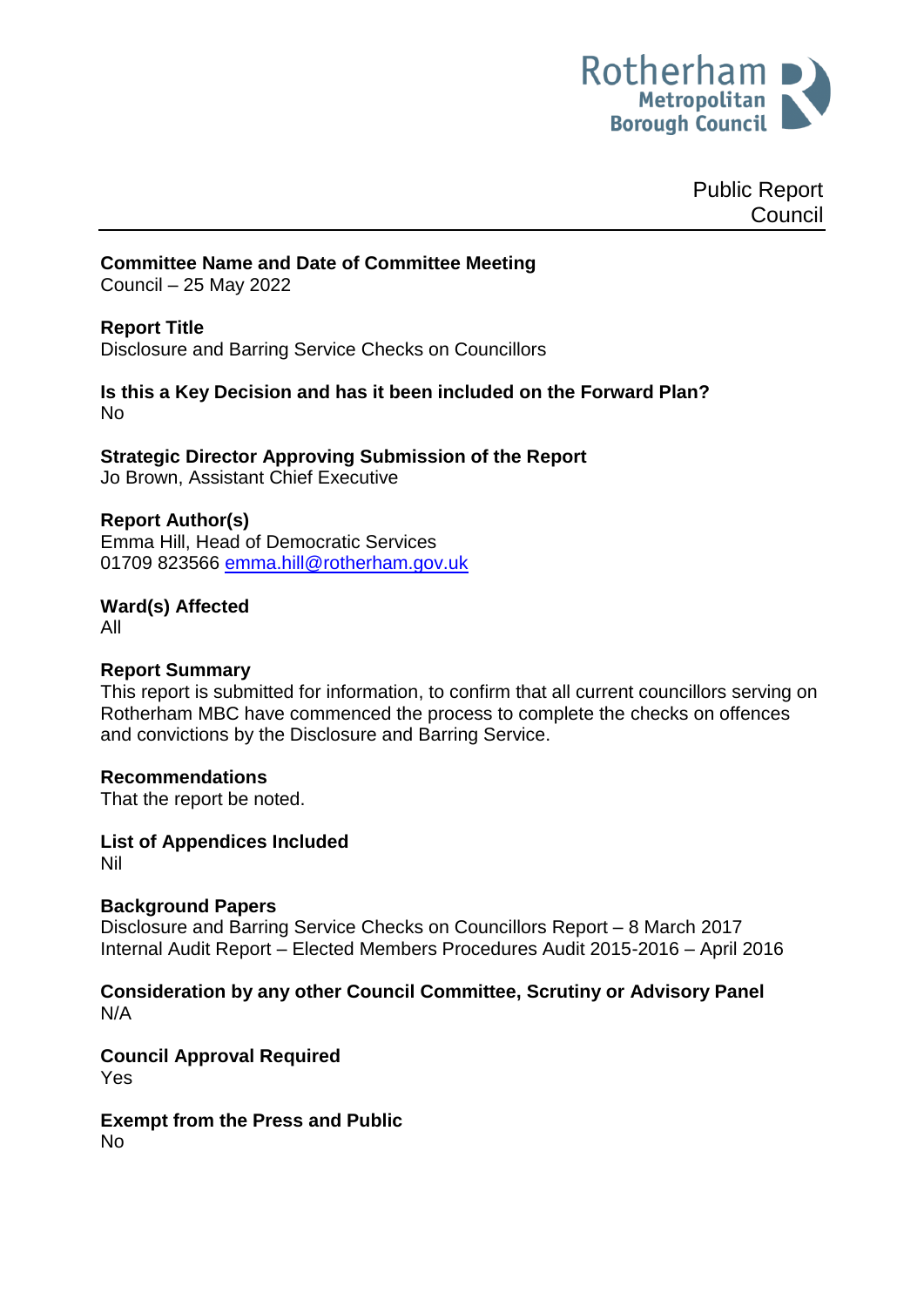# **Disclosure [and Barring Service Checks on Councillors](#page-0-0)**

## **1. Background**

- 1.1 In response to the findings of the Casey Review of corporate governance within Rotherham MBC, the Commissioners identified that all councillors should be required to be subject to a Disclosure and Barring Services check, as part of rebuilding trust and confidence in the leadership of the authority. This requirement was also included within recommendations in an Internal Audit report on Elected Member Conduct – April 2016.
- 1.2 The approach adopted in administering DBS checks, was to require any councillor elected following the May 2021 Election to undertake a standard check through the Disclosure and Barring Service. Elected Members appointed to Corporate Parenting Panel were also asked to complete an Enhanced Disclosure and Barring Services check as these Members have responsibility and oversight of issues in respect of Looked After Children.

### **2. Key Issues**

2.1 At the time of writing this report, all councillors that were required to make an application for either a standard or enhanced DBS check have done so. With the exception of two checks that are yet to be completed all other checks have been returned.

#### **3. Options considered and recommended proposal**

- 3.1 A Risk Assessment has been completed for the councillors which RMBC does not currently hold a DBS result for.
- 3.2 Political Group Leaders have been consulted in all cases where DBS results are not held by RMBC.

## **4. Consultation on proposal**

- 4.1 N/A
- **5. Timetable and Accountability for Implementing this Decision**
- 5.1 N/A
- **6. Financial and Procurement Advice and Implications**
- 6.1 There are no direct financial or procurement implications associated with this report.

#### **7. Legal Advice and Implications**

7.1 There are no direct legal implications associated with this report.